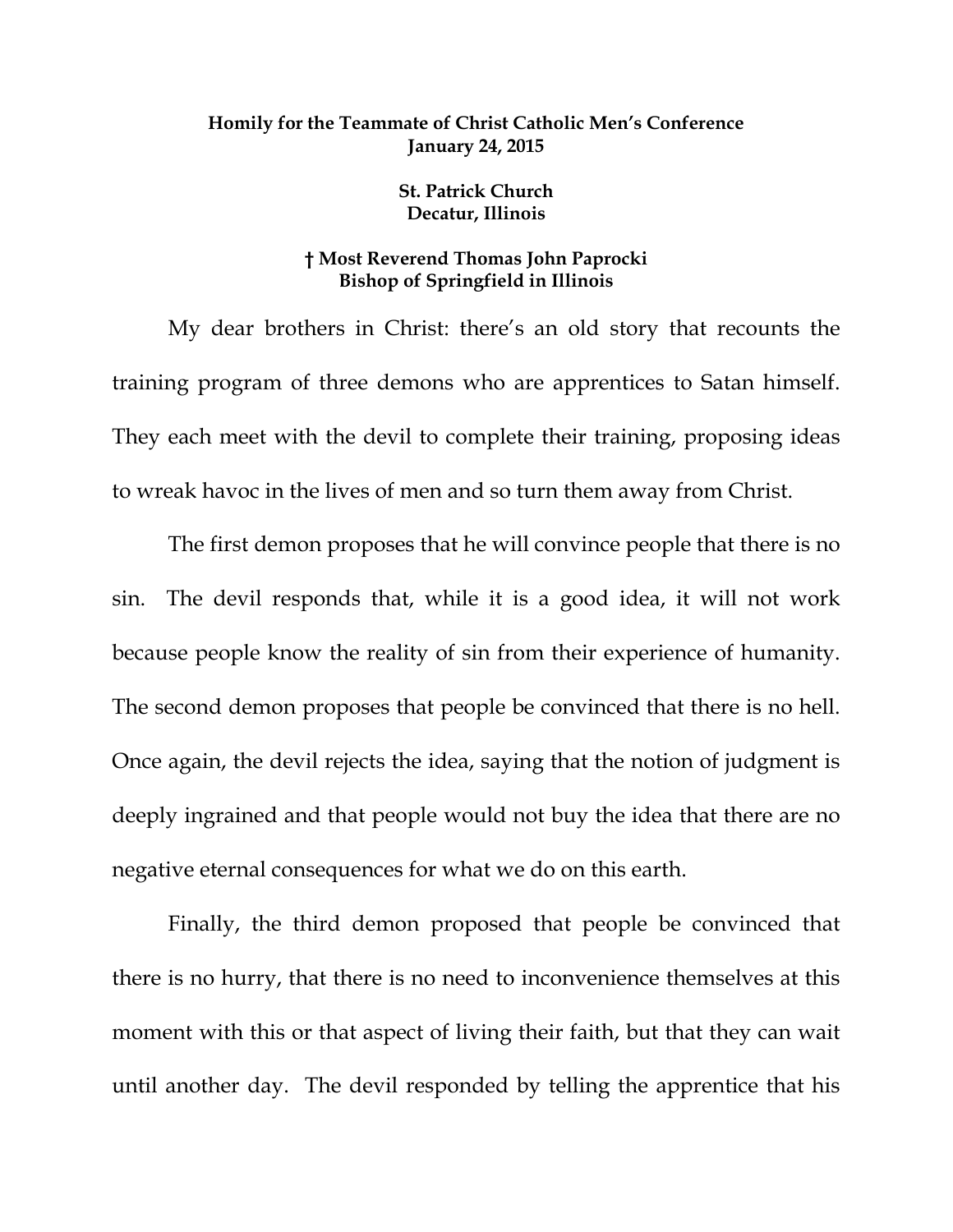plan was perfect. Convincing man of the fact that no real urgency is needed would give the devil and his minions plenty of time to have their way.

We can be assured that thinking that there is no big hurry in living our faith is a lie from the "father of lies" (John 8:44). We know this because our readings for today's Mass give us the exact opposite message. In our second reading, we hear St. Paul warn us that "the time is running out...for the world in its present form is passing away" (1 Cor 7:29, 31). We must not be tempted to think that we can put off to tomorrow what we should be taking care of today, especially as it concerns the obligations of living our Catholic faith in our daily lives.

In our first reading, we have the example of the people of Nineveh, who responded with great urgency after hearing the warning proclaimed by the Lord through His prophet Jonah. The thought of being destroyed frightened the people of the city and they immediately sought God's mercy, hoping that He would spare them from their punishment. Some would like to suggest that such tactics of being frightened into acting is somehow outdated and not in keeping with an image of Jesus that is nonthreatening.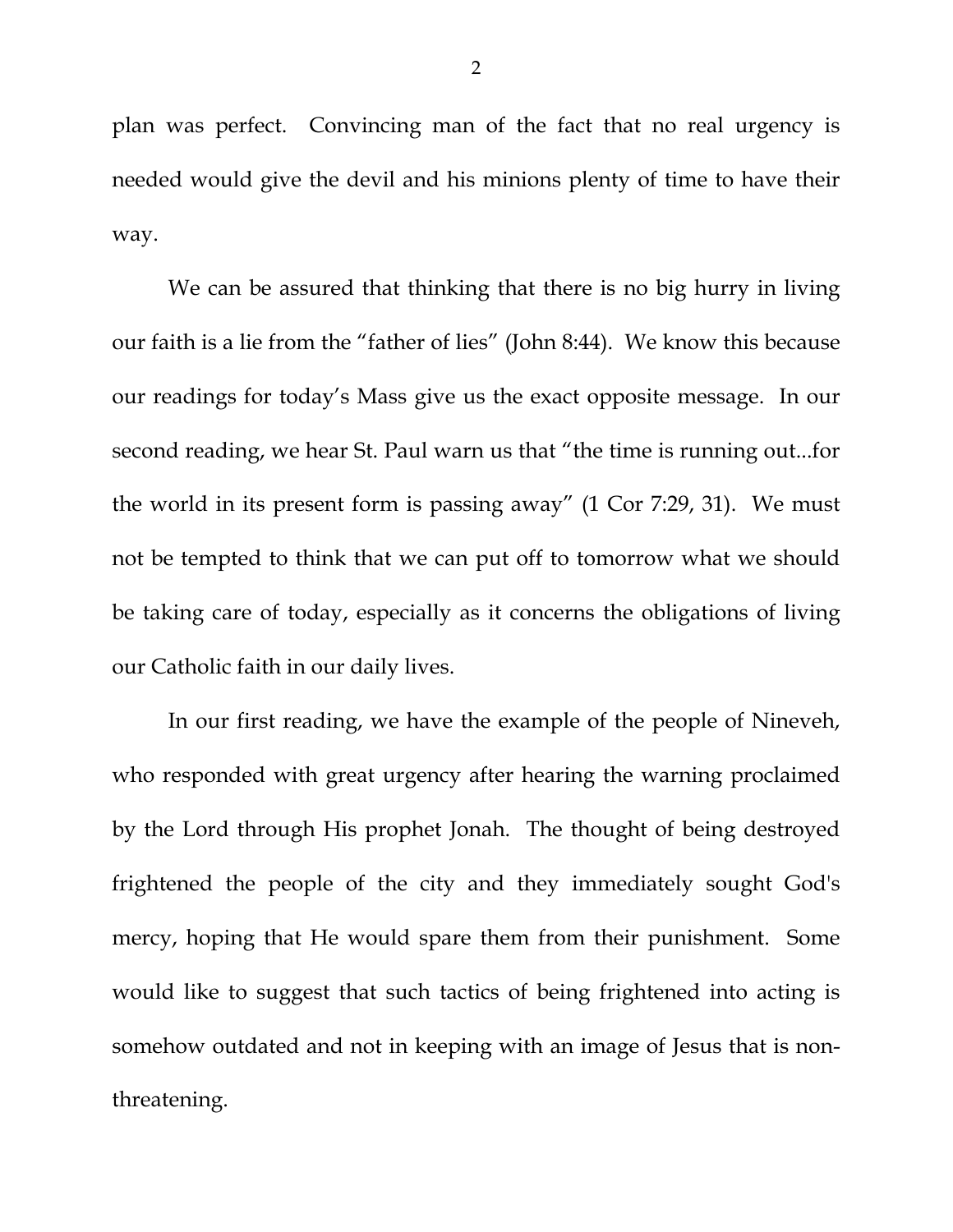Jesus speaks in several places about the reality of what will happen to those who reject Him and who choose to follow their own path. He speaks about eternal separation from Him in hell as a real possibility, a possibility that we can freely choose by how we live our lives. We should not dismiss those warnings of Jesus, for He provides them to us in the Gospels to urge us to repentance, conversion, and fidelity in living our lives as Catholics.

In a prayer vigil last year for victims of Mafia violence in Italy, Pope Francis made this urgent plea to members of the Mafia. He said: "[t]here is still time not to end up in hell, which awaits you if you continue on this road."1 This is the case not just for the Mafia, but for all people who intentionally choose to reject Christ and His teachings. There is still time for us to improve in our journey with Him, but we cannot put it off, for we "do not know the day nor the hour" (Matthew 25:13) when the Lord will ask us to account for our actions, an accounting that will determine whether we spend the remainder of eternity with Him in Heaven or apart from Him in hell.

While fear of punishment is certainly one source of motivation for us not to delay our response to following Christ, it is not the only one, nor is it the most important. The stronger motivator for following Christ is love.

3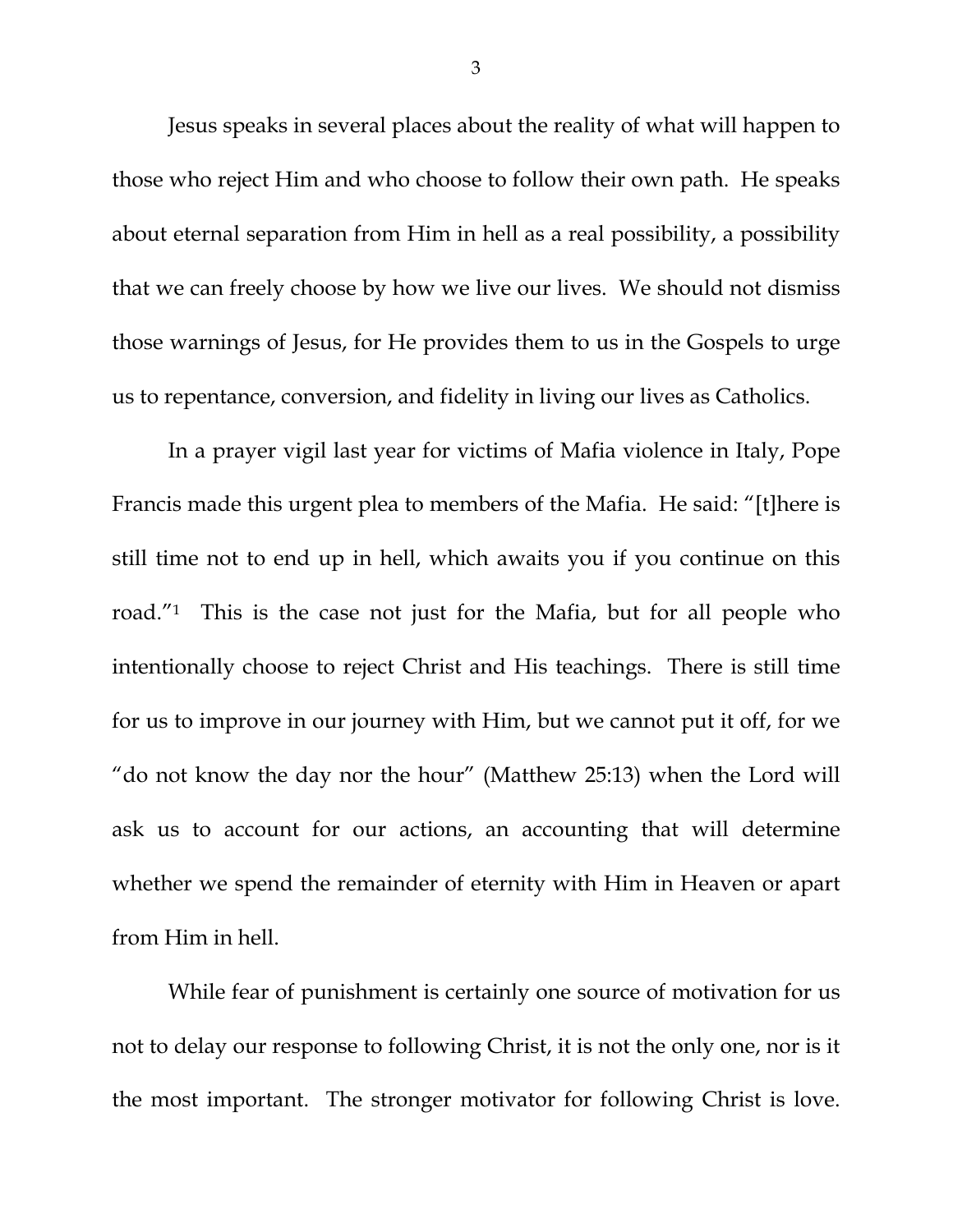This is at the heart of our understanding of the gift of the Holy Spirit known as the fear of the Lord. This fear is not so much one of punishment, but a fear of losing God who loves us and who wants us to experience that love. Our awareness and appreciation of that love grows the more we encounter Him in our lives.

We see this dynamic in the Gospel for today's Mass, where we hear St. Mark's account of the calling of the first disciples. Jesus invites them to follow Him. Notice how there was no delay in their response to Him as it says that they "abandoned their nets and followed Him" (Mark 1:18). Their encounter with the love of God in Christ Jesus had a profound impact on them, causing them to reorient their lives radically to follow Him. On the day of Pentecost, after receiving that love in an even deeper way through the outpouring of the Holy Spirit, the disciples did not delay in spreading the Good News and working for the building up of the Kingdom of God.

This is an important lesson for each of us. The Lord wants us to follow Him, just as with His first disciples. And while we do not encounter Him in the same way that they did, we do have the opportunity to encounter Him in an equally powerful way through the means that He has

4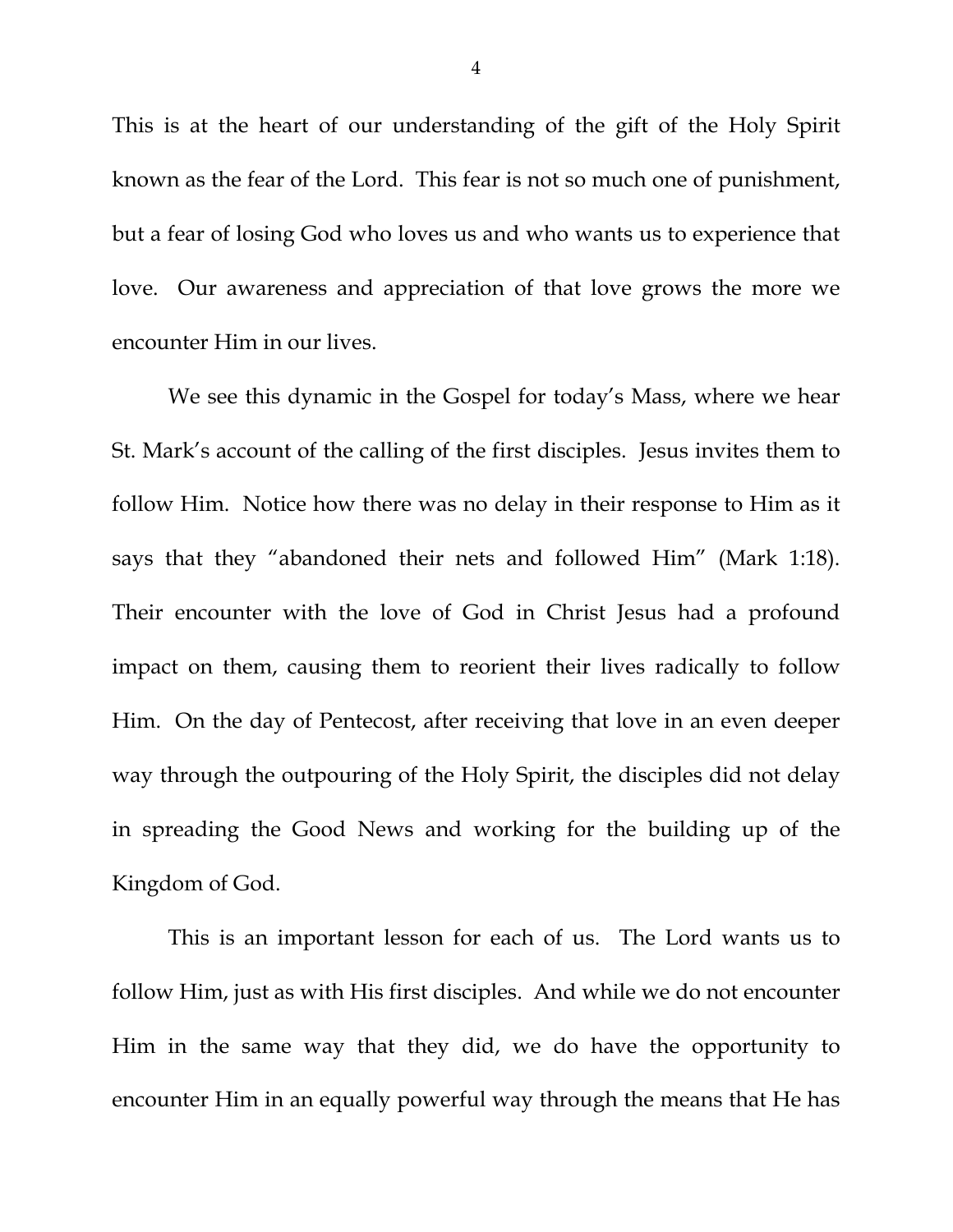left us, namely the sacraments and the Sacred Scriptures. A life rooted in the regular reception of the sacraments, especially the Eucharist and Reconciliation, is a way of staying united to the love of Christ as He comes to dwell in us through the gift of grace. We are also drawn deeper into that love by encountering Him in the written Word of God, the Scriptures. By making ourselves familiar with Him in the Word, we come to know the wonderful story of His love for us and we are motivated to respond to that love with lives centered on Him and His Church.

If we truly allow ourselves to encounter Him through these means, we will not delay one moment when it comes to fulfilling what is expected of us in living our Catholic faith. I am hopeful that this conference today has provided all of you an opportunity to encounter Christ in a deeper way, in a way that motivates you to strive more diligently in living your Catholic faith today and every day that lies ahead.

As men, it is so important that you not back down from this opportunity to be leaders in your families and workplaces by setting an example of a life rooted in Catholic values. On the one hand, you are called to set this example because it is what God expects of you. Your salvation and the salvation of others will be affected by how you choose to